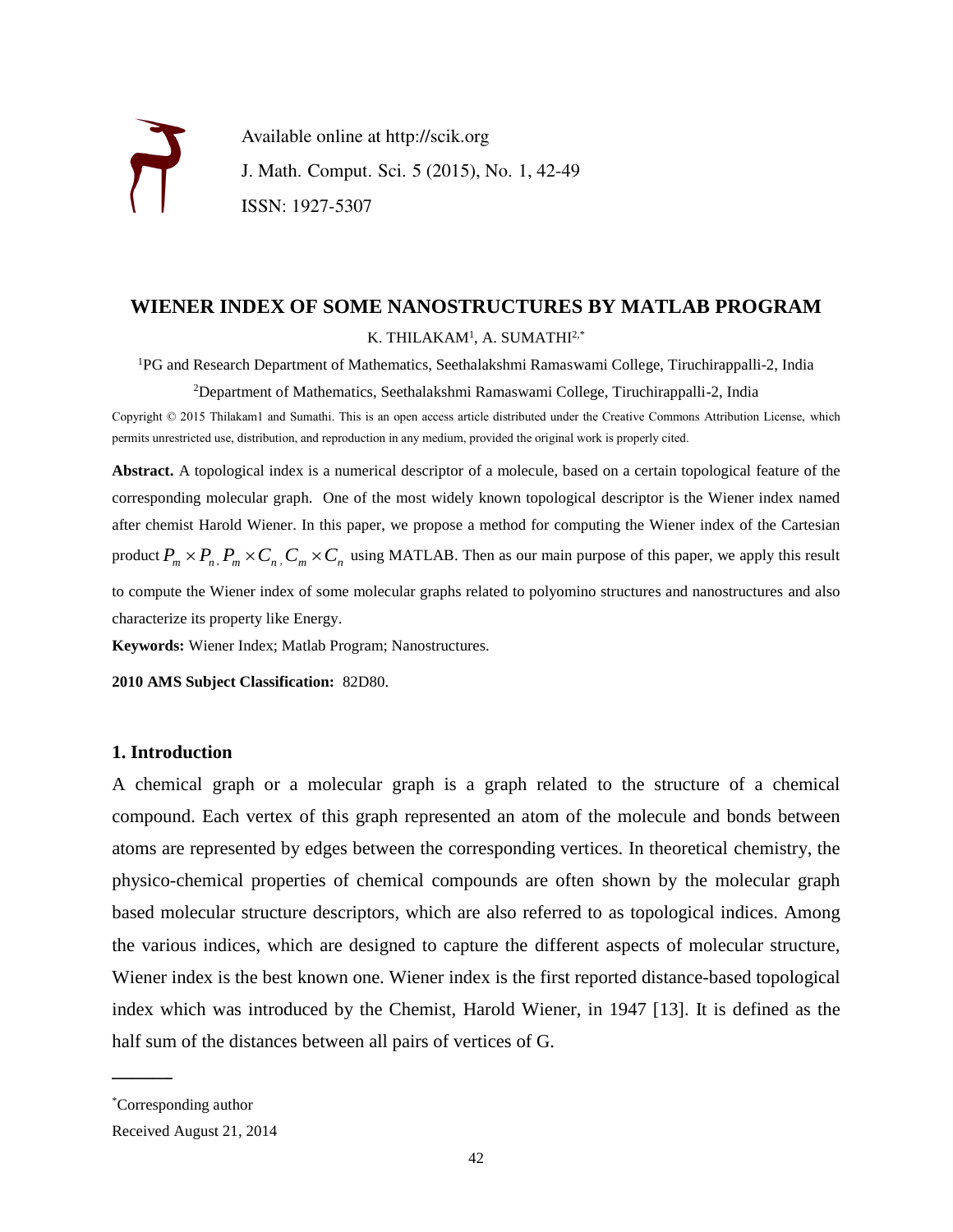$$
W(G) = \frac{1}{2} \sum_{u,v \in G} d(u,v)
$$

Where  $d(u,v)$  is the number of edges in a shortest path connecting the vertices u & v in G. Wiener used his index, for the calculation of the boiling points of alkanes. The most important works on the geometric structures of Nano tubes, Nano tori and their topological indices were done by many authors using different software languages and different methods[1,2,3,4,5,6] In this Paper, MATLAB program is presented which is useful for computing the Wiener index of some Nano structure. Our notation is standard and mainly taken from standard books of graph theory [9].Throughout the paper, all of graphs are considered to be simple and connected. A simple graph is an undirected graph without any loops or multiple edges. Let G be a graph with the vertex set  $V(G)$  and the edge set  $E(G)$ . The distance between the vertices u and v of G is denoted by  $d(u, v)$  and defined as the number of edges in a shortest path connecting them. In this paper, we find the Wiener index of Cartesian product of Path graphs, linear polyomino chain, C<sup>4</sup> nanotubes and C4 nanotori, through the adjacency matrix of a graph, which is the extension of previous paper[12]. The Cartesian product G  $\times$ H of graphs G and H is a graph such that V (G  $\times$ H) = V (G) $\times$ V (H), and any two vertices (a, b) and (u, v) are adjacent in G $\times$ H if and only if either a = u and b is adjacent with v, or  $b = v$  and a is adjacent with u. The Wiener index of the Cartesian product graphs was studied in [7,8, 11].

### **2 .Wiener index of the Cartesian product of Path graphs**

The following MATLAB program illustrates the adjacency matrix of the Cartesian product of path graphs., with the extension of the earlier finding [12].



Figure 1. :  $P_m \times P_n$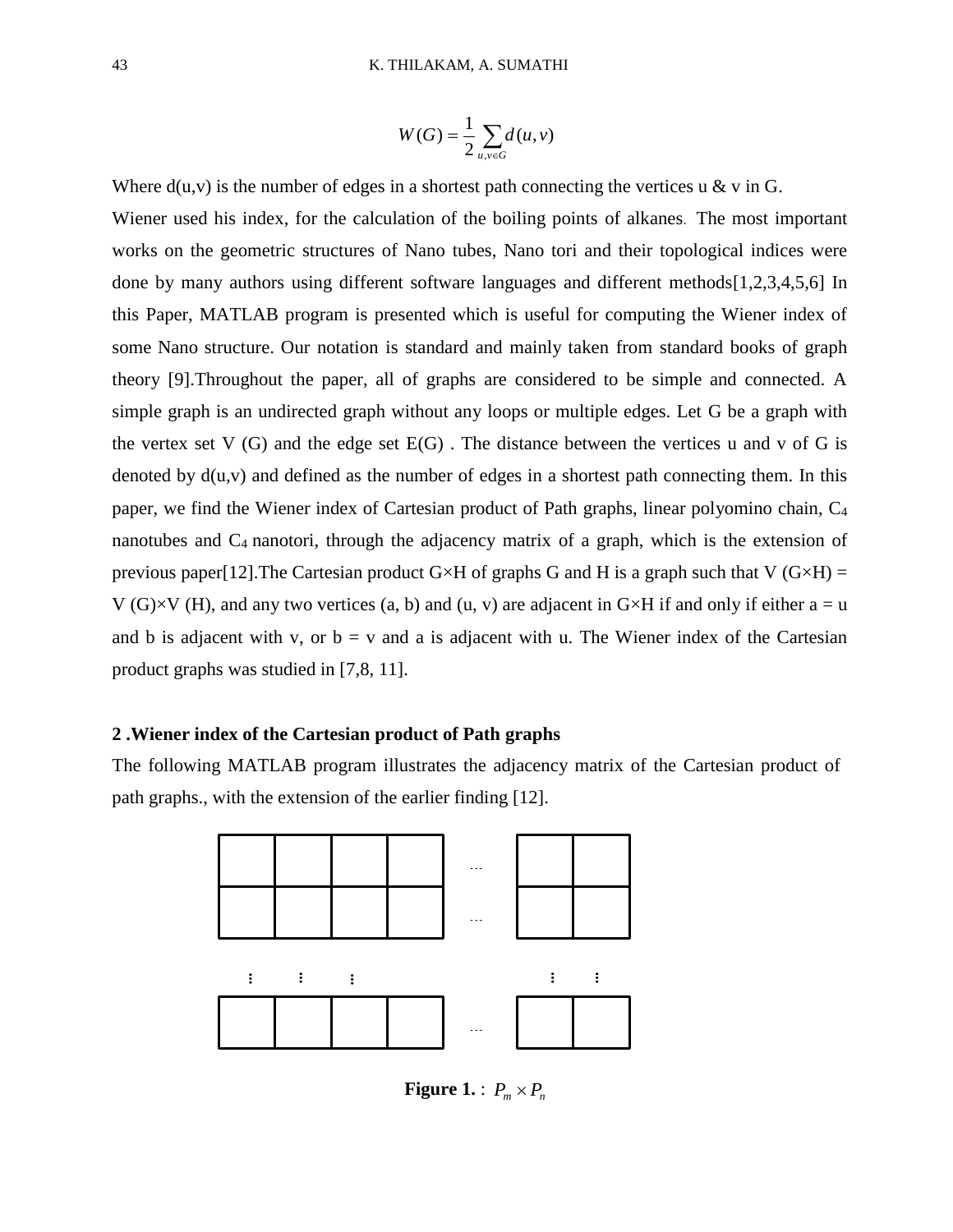Cartesian product of path graph is also called as grid graph with  $m \times n$  vertices.

### % PROGRAMME TO CALCULATE THE ADJACENCY MATRIX OF  $P_m \times P_n$

```
m= input('No. of vertices in a row m=');
n= input('No. of vertices in a column n=');
A=[] ;
for i=1: (m*n) -mA(i, i+m) = 1; A(i+m, i) = 1;end
while i \leq (m*n) - 1for i=1: (m*n) - 1A(i, i+1)=1; A(i+1, i)=1;if rem(i,m) == 0A(i, i+1)=0; A(i+1, i)=0; end
     end
i=i+1;end
A;
```
#### **Corollary 2.1 Wiener index of linear polyomino chain**

The graph  $P_2 \times P_n$  made by n squares is called ladder graph with 2n vertices and denoted by  $L_n$ (see figure 2). Also, this graph is the molecular graph related to the polyomino structures and called the linear polyomino chain



**Figure 2.** linear polyomino chain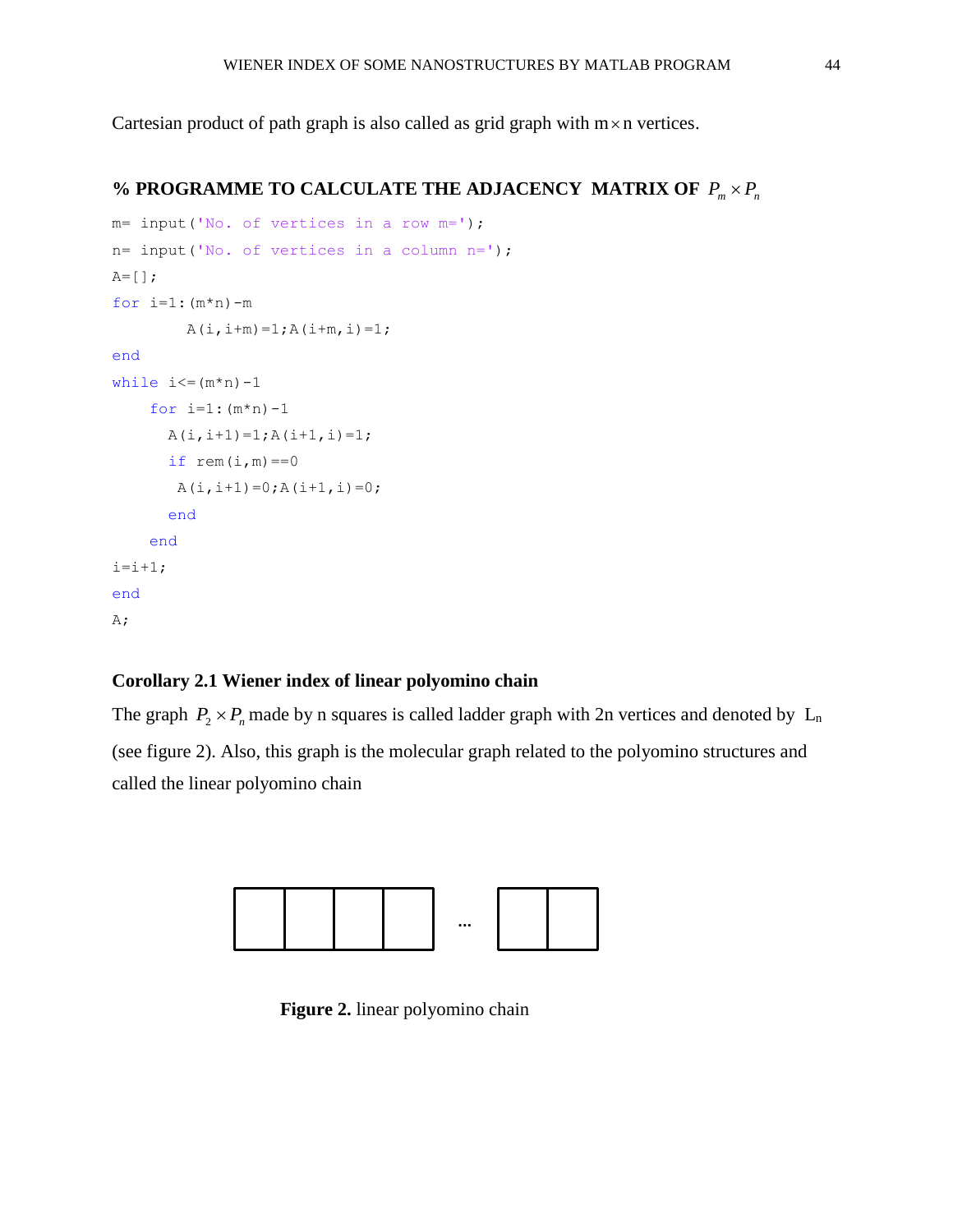### **3. Wiener index of** C<sup>4</sup> **nanotubes**

Let  $G = P_m \times C_n$ , then  $G = TUC_4(m,n)$  is a  $C_4$  nanotube (see figure 3) [7],[8].



**Figure 3.**  $C_4$  nanotube

# **% PROGRAMME TO CALCULATE THE ADJACENCY MATRIX OF C<sup>4</sup> NANOTUBE**

```
p= input('No. of vertices in a row p=');
q= input('No. of vertices in a column q=');
A=[] ;
for i=1: (p * q) - pA(i, i+p) = 1; A(i+p, i) = 1;end
while i \leq (p * q) - 1for i=1: (p * q) - 1A(i, i+1)=1; A(i+1, i)=1;if rem(i,p) == 0A(i, i+1)=0; A(i+1, i)=0; end
     end
i=i+1;end
for i=1:p:(p*q)-p+1A(i, i+p-1)=1; A(i+p-1, i)=1;end
A;
```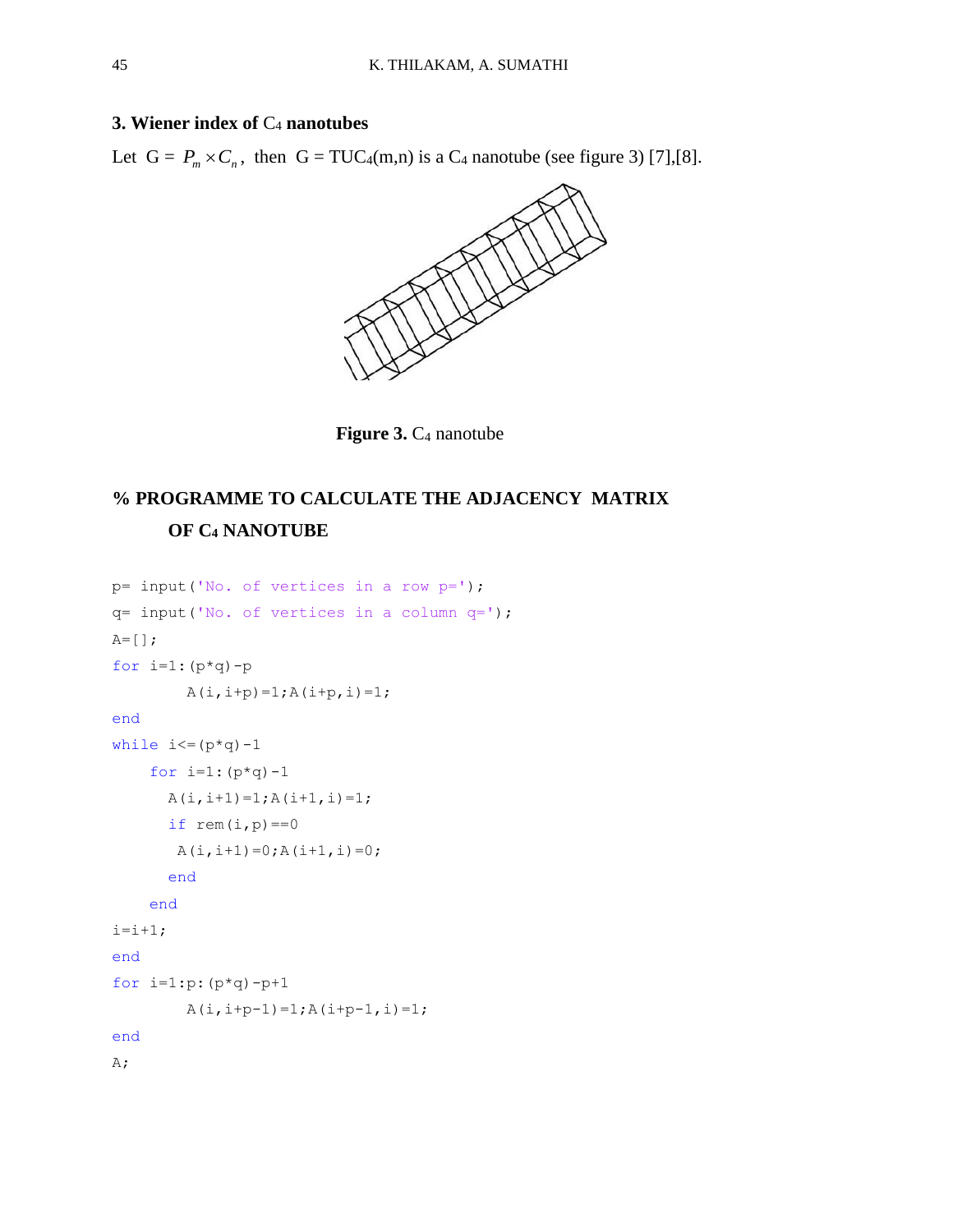### **4. Wiener index of** C<sup>4</sup> **nanotorous**

Let  $G = C_m \times C_n$ , then  $G = TUC_4(m.n)$  is a  $C_4$  nanotorus (see figure 4) [7,8].



**Figure 4.**  $C_4$  nanotorous

# **% PROGRAMME TO CALCULATE THE ADJACENCY MATRIX OF C<sup>4</sup> NANOTORUS**

```
p= input('No. of vertices in a row p=');
q= input('No. of vertices in a column q=');
A=[];
for i=1:(p*q)-pA(i, i+p) = 1; A(i+p, i) = 1;end
while i \leq (p * q) - 1for i=1: (p * q) - 1A(i, i+1)=1; A(i+1, i)=1;if rem(i,p) == 0A(i, i+1) = 0; A(i+1, i) = 0; end
     end
i=i+1;end
for i=1:p:(p*q)-p+1A(i, i+p-1)=1; A(i+p-1, i)=1;end
for i=1:p
        A(i, i+(q*p)-p)=1; A(i+(q*p)-p, i)=1;end
A;
```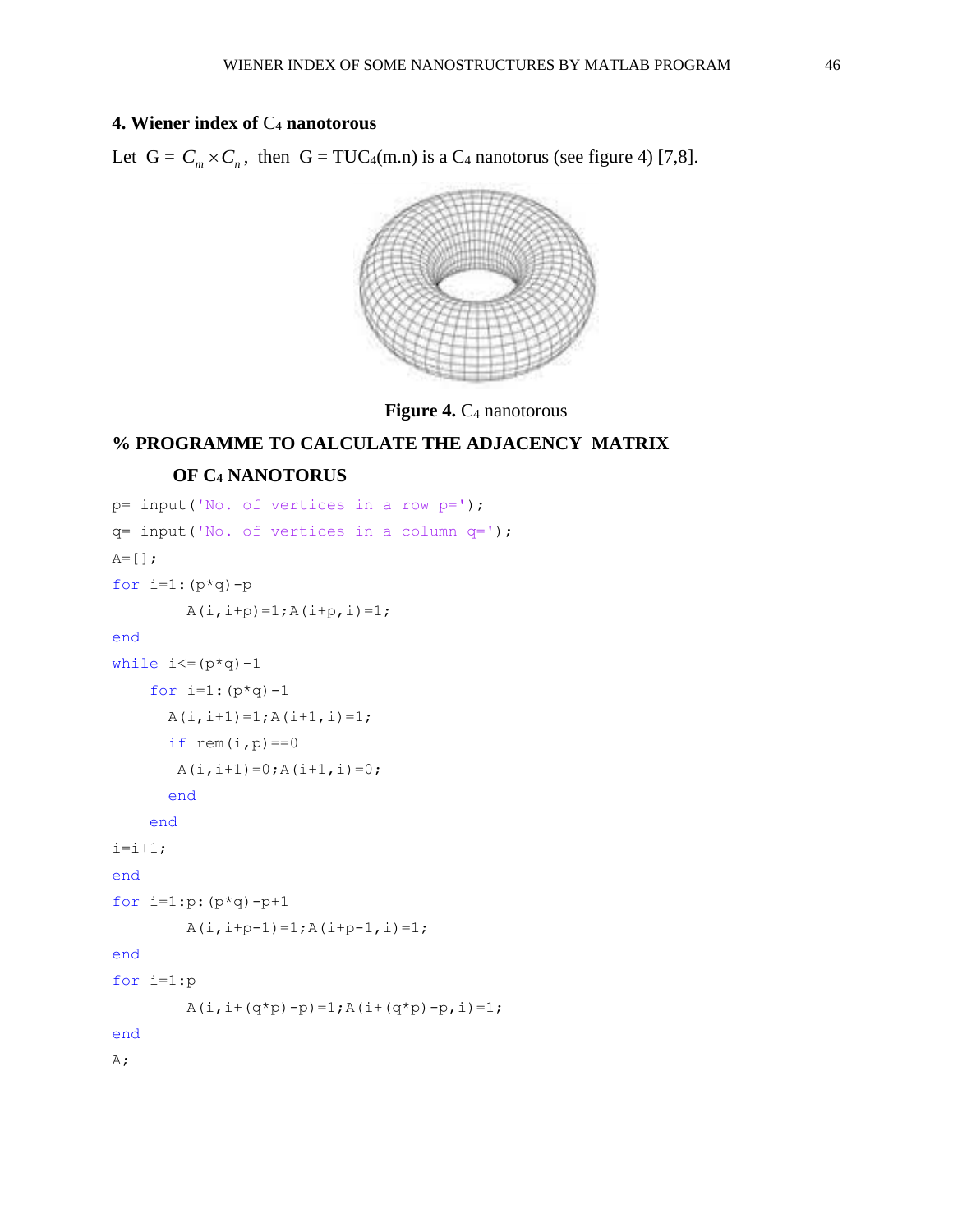### **5. Illustration**

| $W(P_m \times P_n)$ |                | $\mathbf N$    |    |                |      |      |      |       |       |       |
|---------------------|----------------|----------------|----|----------------|------|------|------|-------|-------|-------|
|                     |                | $\overline{2}$ | 3  | $\overline{4}$ | 5    | 6    | 7    | 8     | 9     | 10    |
| m                   | $\overline{2}$ | 8              | 25 | 56             | 105  | 176  | 273  | 400   | 561   | 760   |
|                     | 3              |                | 72 | 154            | 280  | 459  | 700  | 1012  | 1404  | 1885  |
|                     | $\overline{4}$ |                |    | 320            | 570  | 920  | 1386 | 1984  | 2730  | 3640  |
|                     | 5              |                |    |                | 1000 | 1595 | 2380 | 3380  | 4650  | 6125  |
|                     | 6              |                |    |                |      | 2520 | 3731 | 5264  | 7155  | 9440  |
|                     | $\overline{7}$ |                |    |                |      |      | 5488 | 7700  | 10416 | 13685 |
|                     | 8              |                |    |                |      |      |      | 10752 | 14484 | 18960 |
|                     | 9              |                |    |                |      |      |      |       | 19440 | 25365 |
|                     | 10             |                |    |                |      |      |      |       |       | 33000 |

# **Table 1: Wiener Index of grid graphs**

**Table 2: Wiener Index of C<sup>4</sup> NANO TORI**

|                    |                | Q  |     |     |      |      |      |       |       |  |
|--------------------|----------------|----|-----|-----|------|------|------|-------|-------|--|
| $W(C_n\times C_n)$ |                | 3  | 4   | 5   | 6    | 7    | 8    | 9     | 10    |  |
|                    | 3              | 54 | 120 | 210 | 351  | 525  | 768  | 1053  | 1425  |  |
|                    | $\overline{4}$ |    | 256 | 440 | 720  | 1064 | 1536 | 2088  | 2800  |  |
|                    | 5              |    |     | 750 | 1215 | 1785 | 2560 | 3465  | 4625  |  |
|                    | 6              |    |     |     | 1944 | 2835 | 4032 | 5427  | 7200  |  |
|                    | $\overline{7}$ |    |     |     |      | 4116 | 5824 | 7812  | 10325 |  |
|                    | 8              |    |     |     |      |      | 8192 | 10944 | 14400 |  |
| p                  | 9              |    |     |     |      |      |      | 14580 | 19125 |  |
|                    | 10             |    |     |     |      |      |      |       | 25000 |  |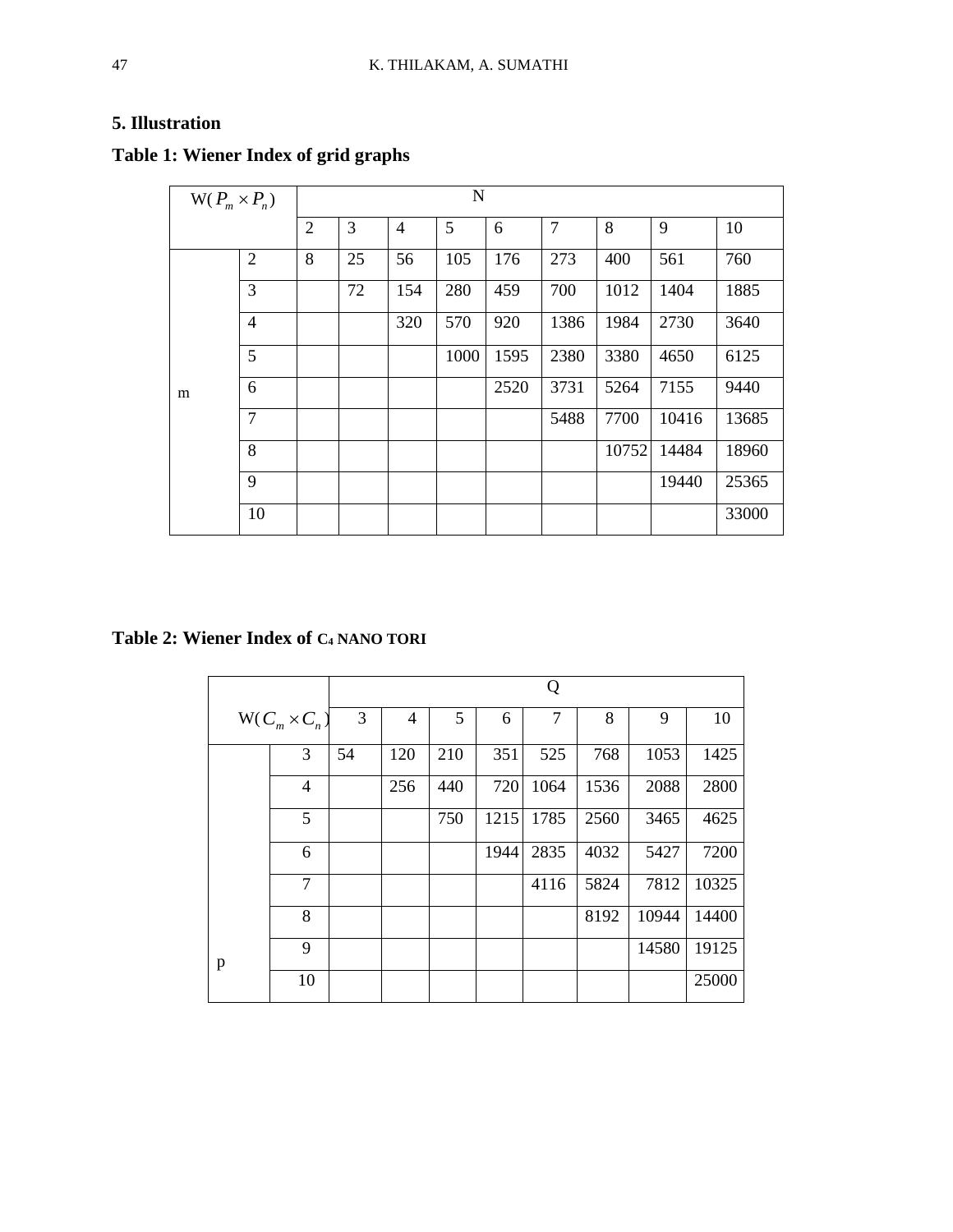|                    |                | q    |      |      |      |                |       |       |       |  |
|--------------------|----------------|------|------|------|------|----------------|-------|-------|-------|--|
| $W(P_m\times C_n)$ |                | 3    | 4    | 5    | 6    | $\overline{7}$ | 8     | 9     | 10    |  |
|                    | $\overline{2}$ | 25   | 56   | 105  | 176  | 273            | 400   | 561   | 760   |  |
|                    | 3              | 63   | 138  | 255  | 423  | 651            | 948   | 1323  | 1785  |  |
|                    | $\overline{4}$ | 136  | 288  | 520  | 848  | 1288           | 1856  | 2568  | 3440  |  |
| p                  | 5              | 235  | 490  | 875  | 1415 | 2135           | 3060  | 4215  | 5625  |  |
|                    | 6              | 387  | 792  | 1395 | 2232 | 3339           | 4752  | 6507  | 8640  |  |
|                    | 7              | 574  | 1162 | 2030 | 3227 | 4802           | 6804  | 9282  | 12285 |  |
|                    | 8              | 832  | 1664 | 2880 | 4544 | 6720           | 9472  | 12864 | 16960 |  |
|                    | 9              | 1134 | 2250 | 3870 | 6075 | 8946           | 12564 | 17010 | 22365 |  |
|                    | 10             | 1525 | 3000 | 5125 | 8000 | 11725          | 16400 | 22125 | 29000 |  |

### **Table 3: Wiener Index of C<sup>4</sup> NANO TOROUS**

### **6. Conclusions**

According to [12] and using the above MATLAB program, we can compute this index quickly. We tested the algorithm to calculate the Wiener index of some nano structures and classified its characterization like Energy [10]. Linear polyomino chain is non-hypo, non -hyper energetic for  $p=2, q \ge 3, C_4$  Nanotori is non-hypo, non-hyper energetic for  $p \ge 2$ ,

 $q \geq 3$ , C<sub>4</sub> Nanotorus is non-hypo, non-hyper energetic for  $p > 3$ ,  $q \geq 4$ .

#### **Conflict of Interests**

The author declares that there is no conflict of interests.

#### **REFERENCES**

- [1] Diudea, M. V., Kirby, E. C., The Energetic Stability of Tori and Single-wall Tubes. Fullerene Sci. Technol. 9 (2001), 445-465.
- [2] Diudea, M. V., Silaghi-Dumitrescu, I.; Parv, B. Toranes versus Torenes. Commun. Math. Comput. Chem. (MATCH), 44 (2001), 117-133.